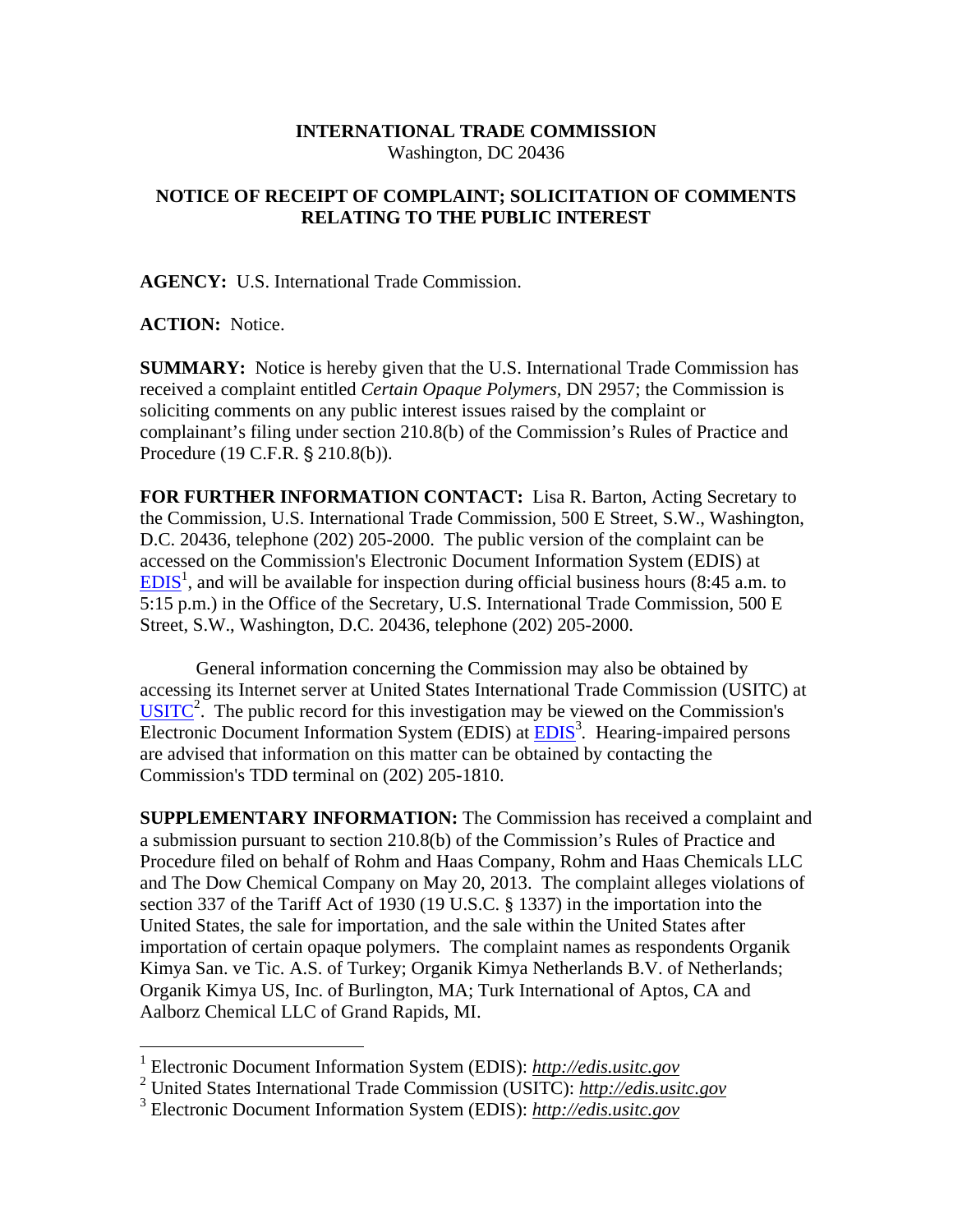Proposed respondents, other interested parties, and members of the public are invited to file comments, not to exceed five (5) pages in length, inclusive of attachments, on any public interest issues raised by the complaint or section 210.8(b) filing. Comments should address whether issuance of the relief specifically requested by the complainant in this investigation would affect the public health and welfare in the United States, competitive conditions in the United States economy, the production of like or directly competitive articles in the United States, or United States consumers.

In particular, the Commission is interested in comments that:

- (i) explain how the articles potentially subject to the requested remedial orders are used in the United States;
- (ii) identify any public health, safety, or welfare concerns in the United States relating to the requested remedial orders;
- (iii) identify like or directly competitive articles that complainant, its licensees, or third parties make in the United States which could replace the subject articles if they were to be excluded;
- (iv) indicate whether complainant, complainant's licensees, and/or third party suppliers have the capacity to replace the volume of articles potentially subject to the requested exclusion order and/or a cease and desist order within a commercially reasonable time; and
- (v) explain how the requested remedial orders would impact United States consumers.

Written submissions must be filed no later than by close of business, eight calendar days after the date of publication of this notice in the *Federal Register*. There will be further opportunities for comment on the public interest after the issuance of any final initial determination in this investigation.

Persons filing written submissions must file the original document electronically on or before the deadlines stated above and submit 8 true paper copies to the Office of the Secretary by noon the next day pursuant to section 210.4(f) of the Commission's Rules of Practice and Procedure (19 C.F.R. 210.4(f)). Submissions should refer to the docket number ("Docket No. 2957") in a prominent place on the cover page and/or the first page. (*See* Handbook for Electronic Filing Procedures, *Electronic Filing Procedures*<sup>4</sup>). Persons with questions regarding filing should contact the Secretary (202-205-2000).

 $\overline{a}$ 

<sup>4</sup> Handbook for Electronic Filing Procedures:

http://www.usitc.gov/secretary/fed\_reg\_notices/rules/handbook\_on\_electronic\_filing.pdf